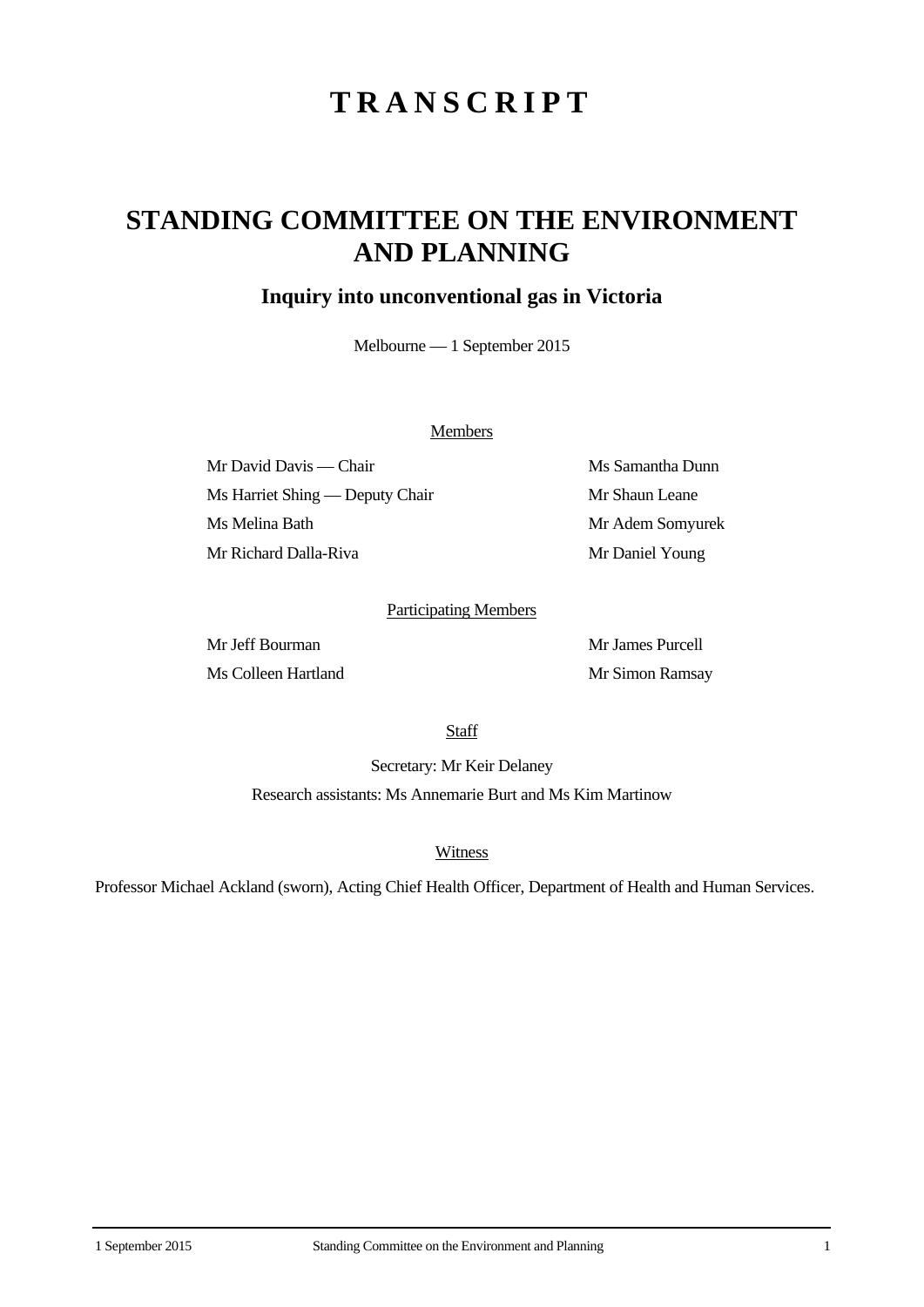**The CHAIR** — I welcome Professor Michael Ackland to the hearing into unconventional gas in Victoria to talk about the public health considerations. I indicate at the start that what you say here is evidence under oath and will be protected by parliamentary privilege. If you repeat that outside, that may not be protected.

You are aware of our terms of reference, Professor Ackland, and I ask you to step through a submission in the first instance and then we will follow with questions.

#### **Visual presentation.**

**Prof.** Ackland — Thank you very much, Chair. I welcome the opportunity to appear before this inquiry. While I am the acting chief health officer, I want to emphasise that I am fully in the role as chief health officer for the state of Victoria and I take on all the responsibilities, formal and statutory, in relation to that role. Just a very quick outline: I am unashamedly going to speak to some of the broad principles of public health and health risk assessment and management, and address some of the key elements required to protect public health in relation to unconventional gas.

Just briefly, the role of the chief health officer, for those of you who do not know, is a statutory role appointed by the Secretary of the Department of Health and Human Services under section 20 of the Public Health and Wellbeing Act. The chief health officer, amongst other things, has the following functions and powers: to develop and implement strategies and promote and protect public health and wellbeing, which is the most fundamentally important part; provides advice to the Minister for Health and the departmental secretary on matters relating to public health and wellbeing; and exercises specific legislative roles. In the capacity of presenting today, I have an advisory role to this committee, and the chief health officer does have an advisory role regarding investigations and inquiries relating to potential impacts on public health, such as non-occupational or community level exposures. It is important to note that the chief health officer does not have a role in dealing with occupational exposures.

In terms of public health risk assessment and management, this might seem like public health 101 to some of you, but it is actually very, very important for me to emphasise that there are a well-recognised and agreed set of steps that must be used in a health risk assessment. The first of those is to identify hazards of concern, and hazards may be pollutants, chemicals, issues that can have an impact on people — they are things that can actually impact on people; to identify what doses of hazards are associated with what particular effects, and that can sometimes be referred to as a dose-response relationship; to define how people might be exposed to hazards, and there are many ways that that can happen; to characterise the potential for and the scale of adverse effects on health, and that is known as a risk-characterisation exercise; and then, of course, to determine measures to reduce risk of adverse health effects, which is about risk management.

I should just note that on the slides the bits in red are generally relevant to the gaps that we have in the context of this exercise.

The need for strong evidence in relation to health risk assessments is a fundamental tenet of how we do assessments in public health. In relation to unconventional gas, there are a number of really important hazards. So clearly you understand that there are chemical hazards. I emphasise that there can be mixtures of chemicals, and the effect of mixing chemicals together can be much more than the sum of the parts of the mixture, and it is about chemicals that can be used in gas extraction through hydraulic fracturing and then there are issues around chemicals that can be produced in gas extraction, which can be naturally occurring gases, chemicals and even radioactive materials liberated by the process. Of course dust particles, noise and various other emissions, which can have impacts on climate change from greenhouse gas emissions, are also important for consideration. And I do not think we should ignore the fact that there can be significant downstream effects that are not just about the physical exposure to a chemical for an individual.

I wanted to give you a sense as to the range of chemical hazards that I have been briefed on, and there are many different chemicals that may be used and produced due to unconventional gas operations. The available evidence indicates that these may include, as you can see, quite a list, and some of these are not very pleasant chemicals. If we go to the bottom of the list, we have the polycyclic aromatic hydrocarbons and the volatile organic compounds, such as benzene, xylene and ethylbenzene, which are well-established carcinogens. I do not intend to read through that list, but you can see that there is a broad range of chemicals.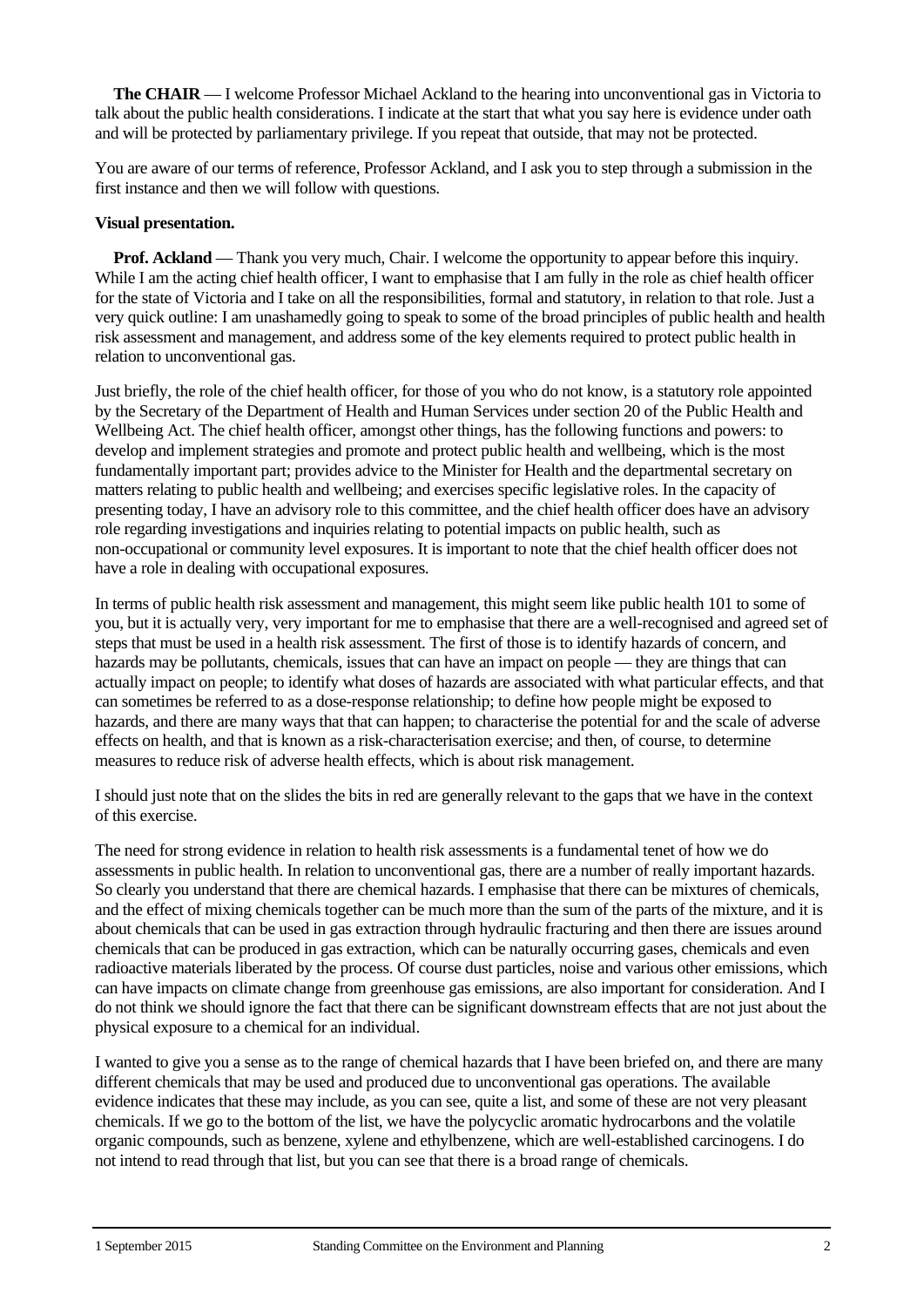I have already mentioned this, but the potential for health effects does depend on the particular hazard, how much of that hazard people are exposed to — so that is the dose — and the duration of exposure, so obviously there will be different effects from short-term and longer term exposures. In terms of potential health effects, if I go back to that list of chemicals that I have just shown you, these are the sorts of health effects that can occur as a result of exposure to those chemicals. And I want to repeat that it can be the combination of mixtures of chemicals that can lead to this, and it is actually important to appreciate that. The effects on the immune system, the nervous system, liver and kidney toxicity, reproductive issues, cancers, respiratory and cardiovascular illnesses and psychological effects are all very serious health issues.

How might people be exposed to such hazards in this context? Contaminated land, contaminated surface and ground water supplies, and pollutants in the air are the main routes of contamination — so the main routes of exposure. Contaminated land can occur from chemical spills and inappropriate disposals of wastes, including hydraulic fracturing fluids, and the impacts can be on land, including secondary contamination of primary produced products, such as food, crops and livestock. So there is actually a further downstream effect, as opposed to having the direct effect on people. There can be downstream effects relating to obviously the consumption of crops or the flesh of livestock.

Contaminated surface and ground water is something which is for me very conspicuous and very, very important indeed. Again, looking at chemical spills, injection of hydraulic fracturing fluids and inadequate treatment and disposal of wastewaters can lead to potential impacts on drinking water in regular water catchments, water used for irrigation, recreational use of waterways and stock and domestic use again — just remembering that potable water can be derived from groundwater, as does occur in the Geelong district. Then there can be pollutants in the air due to fugitive gas emissions, from dust from contaminated land and from the operation of machinery. There is quite a broad range of air pollutants that can be important.

In terms of risk characterisation I think one of the important things I wanted to attend to here was understanding a range of knowledge gaps. I think one of the first issues is that there is significant uncertainty regarding several aspects of public health risk related to unconventional gas activities, principally because many of the potential hazards are actually unknown. Knowledge is lacking regarding potential hazards and their physical and chemical properties, how they move in the environment, associated health effects and the dose-response relationships. In those points I am suggesting that while on the one hand we may not actually know what the chemicals are, even if we did know some of the names of those chemicals it may still be unknown as to what the actual effects those chemicals would have on people who are exposed to them, so that is a significant knowledge gap. Hence there are gaps in prevention or our ability to carry out a comprehensive health risk assessment, and clearly that is because there is a significant range of potential hazards, and it is only if we have a full understanding of the full range of hazards that we can actually get to that point. I have already expressed to you my concern about the health impacts from exposure to chemical mixtures.

Another thing that is important is that health guideline values are not available for all known hazards. When we are looking at assessing public health risks in relation to food and water, for example, we take for granted that there are processes and understandings of what is acceptable to be in our food and what is not acceptable to be in our food. With regard to water, for example, there are safe drinking water guidelines which stipulate reference levels for the levels of certain elements that may occur in water. In this area we have no such guideline values. Of course the guideline values, were they to exist, would be different for different exposure routes, emphasising that there can be oral intake, which is ingestion — for example, with the water guidelines; inhalation — and we are looking at air quality guidelines; and then there is topical exposures, to which guidelines relevant to skin contact relate. Again there is this sort of poverty of evidence that is available to us in relation to the long-term and short-term effects in relation to these exposures. Importantly there is also no evidence to rule out such health effects.

With hydraulic fracturing chemicals, when I was on my learning curve about this perhaps one of the most alarming things for myself was that there are many, many chemicals that are proprietary chemicals and are essentially commercial-in-confidence and are therefore not able to be disclosed. Looking at the experience from the United States Environmental Protection Agency, there are around 1076 chemicals that have been compiled by the US EPA, and in only 42 per cent could the physicochemical properties of those chemicals be obtained, and in relation to levels that people could safely consume over a lifetime without health effects that information was only available in 90, or only 8 per cent, of that large list of chemicals. If that is not a large knowledge gap, then I am not sure what it is.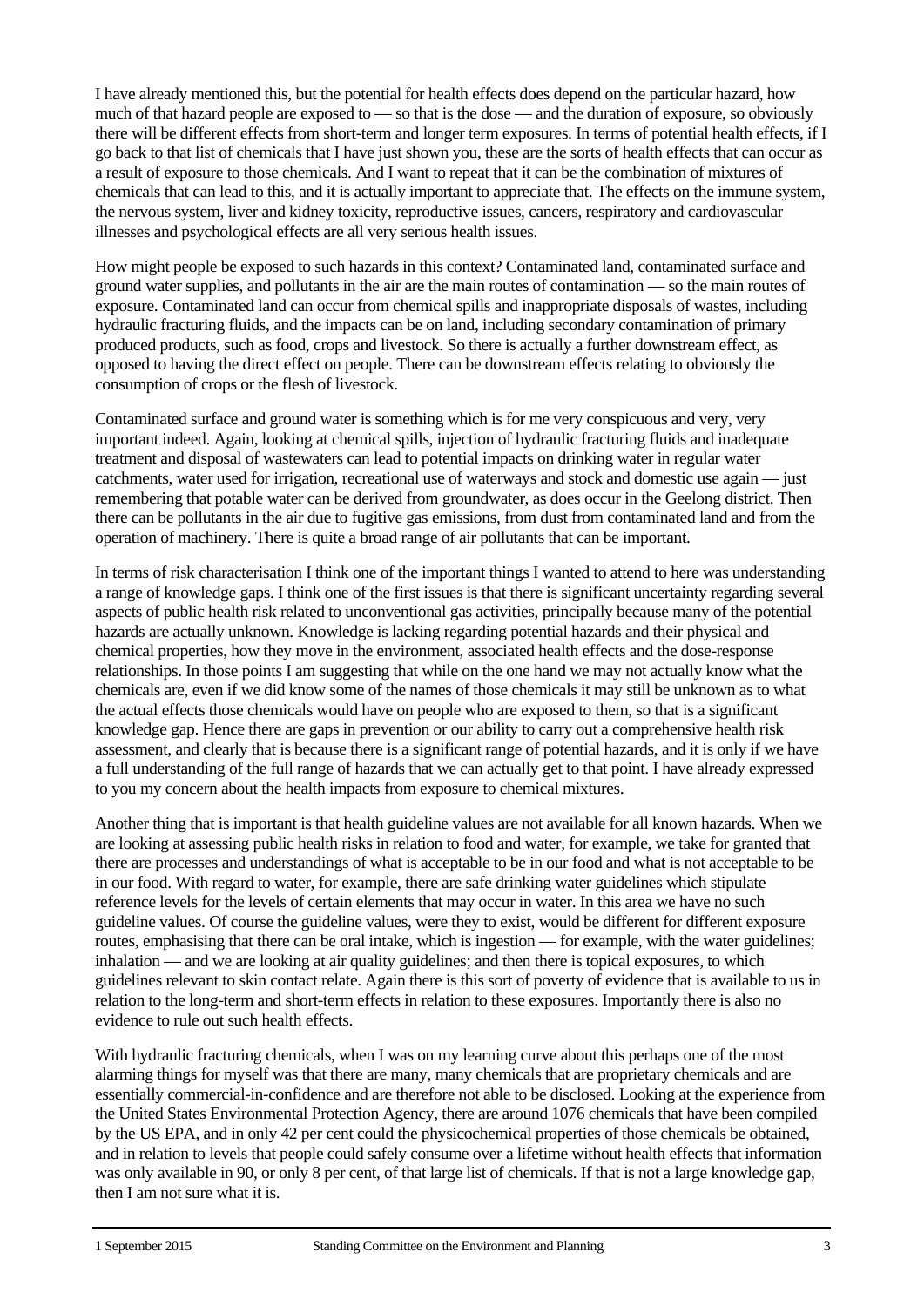In relation to risk management, I have made reference to what we take for granted in looking at things like food and water, and preventive risk management principles are absolutely what underpin our processes, strategies and policies in relation to food and water safety, and so it should apply in this context as well. There are a number of key elements in relation to risk management, which include mitigation measures and operational procedures and process control measures. Again referring to the US EPA there are published reports which have examined the level of effectiveness of various elements, such as risk mitigation measures. There have been, for example, 151 spills, documented in the US, of hydraulic fracturing chemicals, where fluids reached the surface water in 9 per cent of cases and the soil in 64 per cent of cases, and at least 3 per cent of surveyed wells did not have cement across the portion of casing which is aimed to prevent chemicals and gases from entering the groundwater or leaching out from the drill pipes. So while such events may be relatively low frequency or likelihood, the consequences for failures such as the above are indeed potentially very significant and can be potentially irreversible. It is a matter of getting it right in terms of the regulatory arrangements around unconventional gas mining.

The key elements required to protect public health are summarised nicely on this particular slide. There needs to be a comprehensive assessment and management of potential risks to human health, including a comprehensive understanding of the hazards and potential impacts, the likelihood and consequences of key hazardous events, stringent risk mitigation measures and an understanding of the effectiveness of risk mitigation measures. While there is some degree of mystery about proprietary chemicals and chemicals that cannot be disclosed for reasons of commercial-in-confidence, I think for proposed projects in Victoria there should be full disclosure of chemicals that are being used in the process of fracking. If we are injecting chemicals into the ground in a particular project, we should know what they are. There of course is uncertainty about the chemicals that come out of the ground; we may predict what they are, but we also have to be mindful of the fact that there may be chemicals that are unknown that come out of the ground, either on an expected basis or on an unexpected basis. There needs to be consideration of the potential health effects from exposure to chemical mixtures, as I have already pointed out twice. There needs to be a strong and effective regulatory oversight mechanism.

At the moment one of the things that I am also concerned about is the fact that the environment effects statements are at the discretion of the Minister for Planning. I think it is important that environmental effects statements for particular projects should be mandated — it makes no sense that they should not be — and that the Department of Health and Human Services should participate in the preparation of environmental effects statements. That is to ensure that there is an adequacy of the health risk assessment process in that mechanism.

The other thing that I point out — the last dot point here — is the engagement with national peak health bodies. It is my view that the National Health and Medical Research Council would ideally be approached to conduct a full, systematic literature review of the health effects of unconventional gas mining. I think that is something that we should be referring to peak organisations such as the NHMRC to get an independent and obviously highly competent evaluation.

In summary, there are a number of potential hazards associated with unconventional gas activities. The full range of hazards is currently unknown. For the known hazards scientific data that we have access to can be quite limited, so it is one thing to put a list of chemicals up on the board — and it could be as long as a piece of string — it is quite another thing to know about the health impacts of particular chemicals. We know what we know, but there is quite a bit that we do not know in relation to lists of chemicals.

There is a need for further research to fully assess the potential risks to public health, and a strong and effective regulatory oversight is a prerequisite for protecting public health. A precautionary approach is one that I adhere to in my business, and that should be taken where there is any scientific uncertainty at all. The Public Health and Wellbeing Act says:

If a public health risk poses a serious threat, lack of full scientific certainty should not be used as a reason for postponing measures to prevent or control the public health risk.

What I have just put up on the board for your interest are several very important international scientific reviews. In addition I refer you to the National Assessment of Chemicals Associated with Coal Seam Gas Extraction in Australia, as conducted by the National Industrial Chemicals Notification and Assessment Scheme — NICNAS — which is yet to be published; but it is probably the only significant report that I am aware of in Australia that does provide any focus on human health — —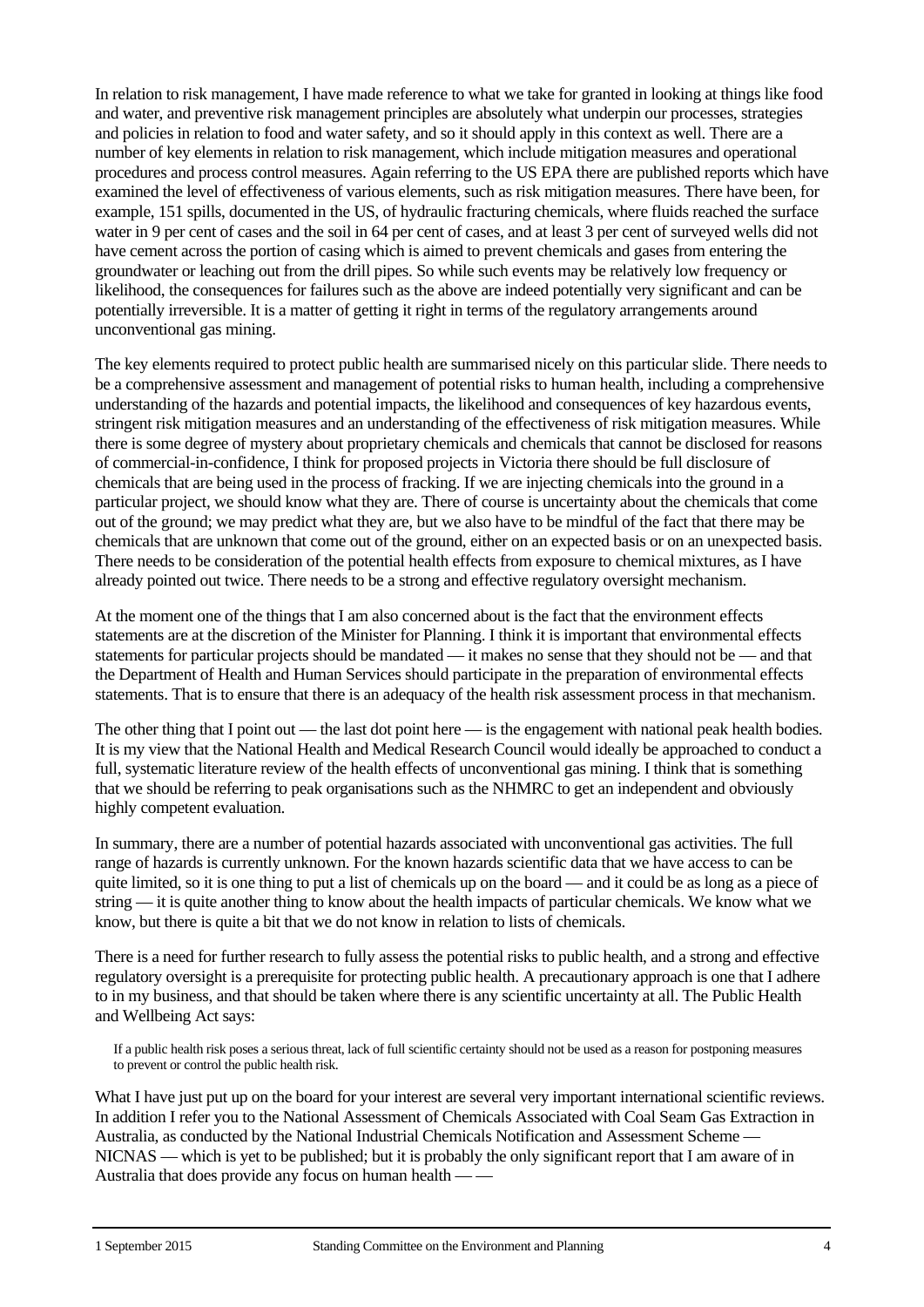**The CHAIR** — Is that available, or is it not yet available?

**Prof. ACKLAND** — It is not yet available because it has not been published. It is still a work in progress. That concludes my presentation, Chair.

**The CHAIR** — Professor Ackland, I thank you for your very helpful submission. It seems to me — and I am going to summarise some points here to see if you agree with my understanding of things — there are a number of process improvements that you recommend, including requirements for health input on environment effects statements being mandated, work with the NHMRC to collect evidence and those sorts of steps on the one hand, but the essence of your advice to us is that there is a range of chemicals that are used in fracturing of various types. There are varying states of knowledge about those particular chemicals and the dosages at which they are safe or otherwise, and some of them are proprietary chemicals. In those cases we do not know what those chemicals are. We might know a general classification, but we might not know the exact chemical. In those circumstances we cannot be certain that use of these chemicals is safe.

**Prof. ACKLAND** — Correct. I am happy with your summary of that. That is correct.

**The CHAIR** — All right, and to go a step further — and I just might ask if there is a chief health officer discussion that has occurred on this matter and whether any of that is available — I note that you have recommended that the NHMRC be commissioned to undertake a full review.

**Prof. ACKLAND** — There has not been a formal discussion of this matter with chief health officers. As you will know, Chair, chief health officers convene at the Australian Health Protection Principal Committee, and that has not been a formal agenda item recently that I have been part of. There have been some informal conversations between chief health officers but none of which are formal and have generated any consensus position that I could convey to you.

**The CHAIR** — I note the New York State Department of Health public health review of high volume hydraulic fracturing for shale gas and the EPA that you refer to and the environmental impacts — Werner et al. (2015). The closest that we would have here would be the New South Wales chief scientist's review. Does that touch closely enough on some of these health matters or not really?

**Prof. ACKLAND** — I am not actually able to answer that question, because I am not aware of the contents of the New South Wales chief health scientist's review, but I could take that on notice.

**The CHAIR** — The chief scientist; that would be fine, thank you.

**Ms SHING** — Thank you, Professor, for your very comprehensive presentation and for outlining the scope of your contribution to the terms of reference that the committee is dealing with. I would like to take you to the summary at page 7 of the slides that you prepared for us today, which indicates among other things at the last dot point that a precautionary approach should be taken where there is scientific uncertainty. That comes off the back of what you have indicated throughout the course of your presentation — and my apologies if I have got this wrong — that there is significant scientific uncertainty.

#### **Prof. ACKLAND** — Correct.

**Ms SHING** — And I note that you have set out a definition from the Public Health and Wellbeing Act 2008 around a 'lack of full scientific certainty should not be used as a reason for postponing measures to prevent or control the public health risk.'. I also note that the precautionary approach has been considered in public policy and by the courts in relation to the statement of common sense that it requires in terms of understanding risk and managing risk. The question that I have around how it is that the precautionary approach should be adopted relates to how the scientific uncertainty can be addressed without proceeding with an industry in order to better understand what the consequences are over time. On the one hand, there are lots of unknown knowns and unknown unknowns in this given proprietary chemicals and the way in which — —

#### **The CHAIR** — Yes, Donald.

**Ms SHING** — That is correct, and I do not shy away from quoting Donald Rumsfeld in this regard because it is directly relevant.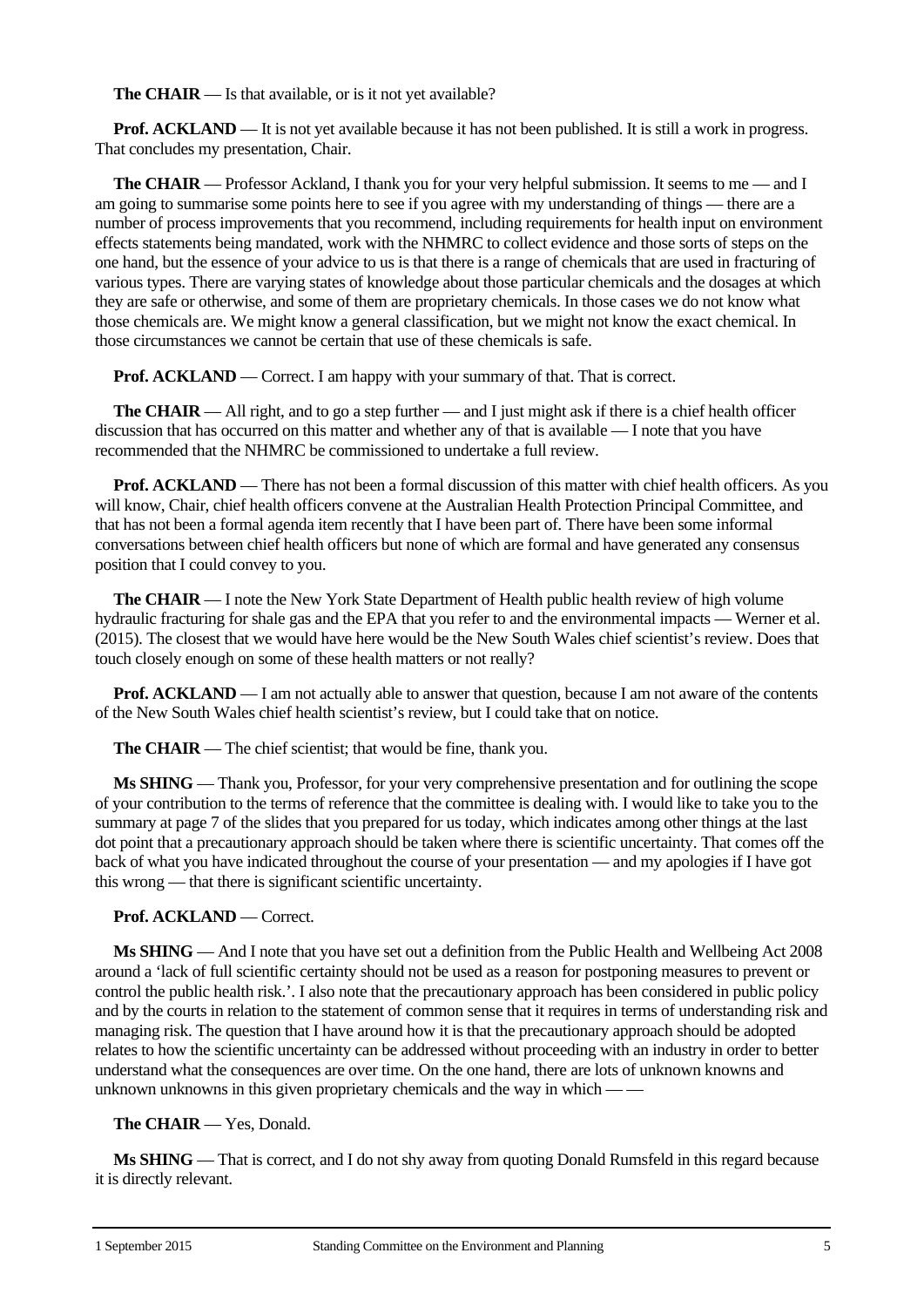**Prof. ACKLAND** — We have done that a few times.

**Ms SHING** — There is an awful lot that we do not know about the longitudinal health effects and environmental impacts of the sorts of chemicals which occur either directly in the course of the process or which may arise in the context of blending or combining various chemical combinations. How, from a risk management perspective and in your view, can we best address a precautionary approach without actually going down the path of a suck-it-and-see trial, for want of a better term? I am testing this in the context of a lot of evidence that has said, 'If we go down this path and there are irreversible consequences, we cannot then come back from that precipice'.

**Prof. ACKLAND** — Thank you, Deputy Chair, there is a lot in your question.

**Ms SHING** — There is a lot in that. I apologise.

**Prof. ACKLAND** — But I think I need to distil this to some simple principles again: I am a bear of very simple brain. I think it is really, really important that we follow precautionary principles in addressing this, but I think there is also through this inquiry a very significant opportunity in Victoria for us to get some of the fundamental principles right in terms of how we address this. It is not about whether we go ahead or do not go ahead; it is more about making sure that when we are involved/engaging in projects that involve either testing or the conduct of unconventional gas mining we make sure that we have the knowledge that I believe is necessary for us to gain confidence as to what we are dealing with. There is a whole lot of knowledge that is out of scope for me to comment on — that is knowledge around the geomorphology of the places we are actually drilling into. I have been advised that there is a significant amount of variability in that space in both the Otway and Gippsland basins. I have seen the transcripts that have discussed that. That is terribly important in its own right.

Then, from the public health point of view, I really want to adhere to the comment I made in relation to the disclosure of chemicals in proposed projects. Whether they are pilot projects or major implementation projects, I think it is quite reasonable that we expect that there is disclosure of the chemicals that are used. One of the things I also want to emphasise is that one sometimes hears percentage figures that say, 'Look, in the actual injection of stuff into the ground, 90 per cent is water, X per cent is sand and only something like 1 per cent is chemicals' — or it is a very small proportion. The implication is: 'Sorry, guys, there's nothing to worry about'. That 1 per cent can actually translate into tens of thousands of litres of chemicals that, if they are unknown, present a problem.

I actually think that in terms of a regulatory framework it is quite reasonable to have an expectation that on a project-by-project basis we understand what has been put into the ground. I think it is also reasonable to expect that as a precaution we have regulatory measures that make quite clear what is expected of the processes in mining. Again, it is out of scope for me to comment on that, but it makes basic sense that we should have that. It also makes sense that there should be strong monitoring arrangements in place which are looking at the performance of any mines we are dealing with. That is a strict monitoring, again, of what is going into the ground and what is coming out of the ground. What is coming out of the ground can be problematic, of course, because it may actually go into groundwater below what is visible to us, so that needs careful consideration. I think that is actually doable, and it is quite within the scope of people with the relevant expertise to monitor that. Then, of course, there are other issues which I referred to in terms of hazards and how they can actually be generated.

I think the other thing which is really important is looking at the issue of decommissioning various mines. There are a number of decommissioned sites around the state, and I think we should be able to assume that there is a strong regulatory arrangement in place to actually manage the decommissioning of mines because it is quite possible that there can be leakage of fugitive gases from decommissioned mines after their effective life has ceased.

They are the sorts of things I think we need to go back to, in defending what I have said about the precautionary approach. If we do not do that, then we are not taking a precautionary approach and we are potentially exposing the community to risks.

**Ms SHING** — Just one final supplementary: if we are not doing those things and we are thus exposing the community to risk, is there by extension a manageable level of risk in relation to potential health impacts that might be able to be achieved where we do not know what the impact of these chemicals might be?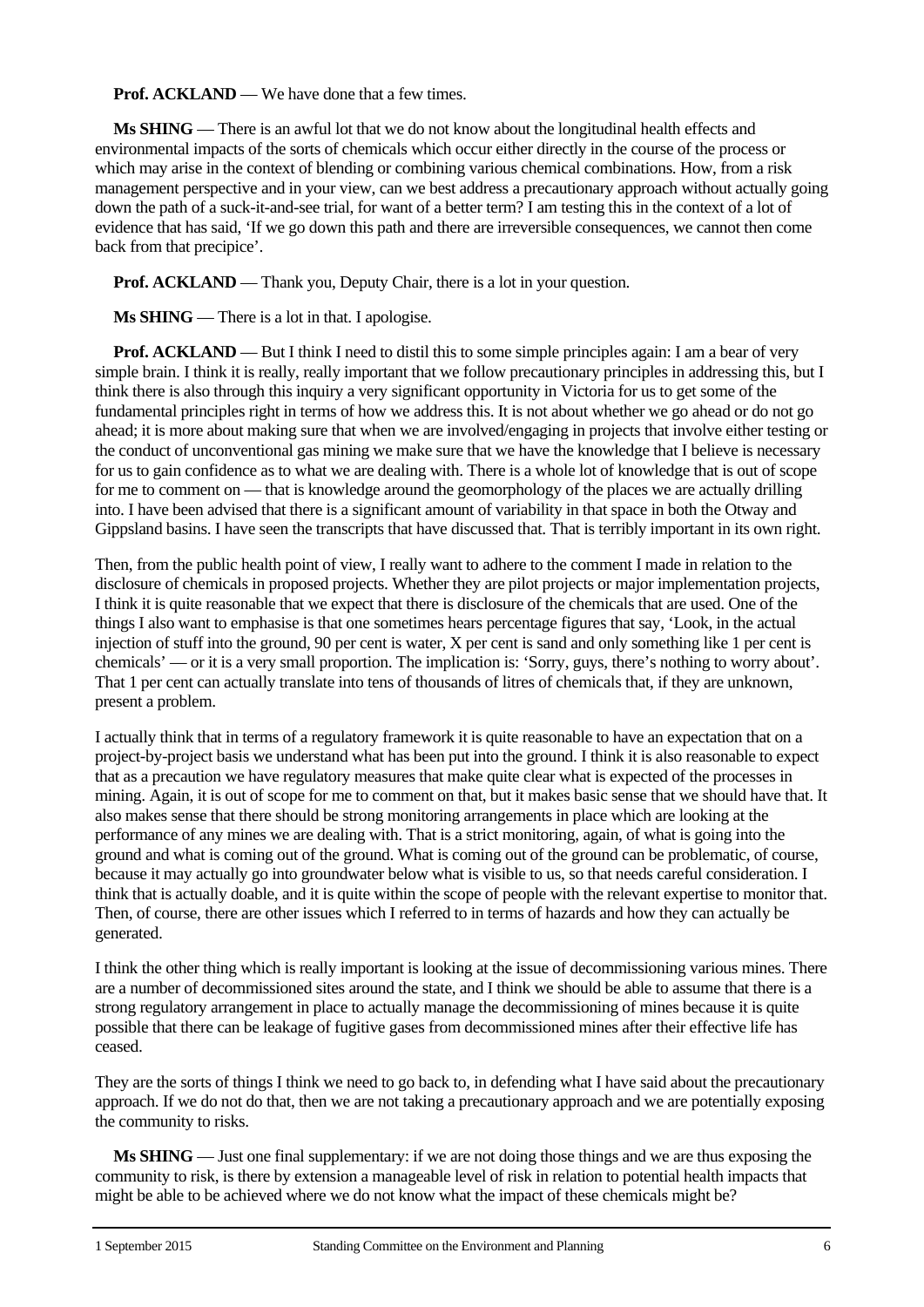**Prof. ACKLAND** — One cannot make a general statement about that, and I think one needs to look at this on a case-by-case basis. That is why I made the point about looking at risks or issues relevant to what I have quoted on my slide as 'proposed projects'. I would be reluctant to make a general, sweeping statement about that, but you have mentioned the word 'community' and I think it is really important that in this whole process the community is engaged in this. In terms of risks, one of the things that occupies a lot of my time is actually providing support to the community, which has perceptions of risk. We need to manage perceptions and also manage the reality of risks to which the community is exposed. Simple processes of consultation can be very, very helpful, particularly if they are done in a timely manner.

**Mr DALLA-RIVA** — Professor, when you referred to the slide on chemical hazards, you said, and I wrote it down, 'I have been briefed on'. Who briefed you?

**Prof. ACKLAND** — I just need to refer to the slide that you are referring to.

**Mr DALLA-RIVA** — It is 'Chemical hazards', on page 3 of the printout. You said, 'I have been briefed on'. Who briefed you?

**Prof. ACKLAND** — It was an internal briefing from my environmental health team, some members of my team being in the room at the moment. We have a group of experts. I am a public health physician; I am not an environmental health expert. I depend on the expertise of my people to give me advice on the sorts of ranges of chemicals that we are dealing with, and that is what I was referring to.

**Mr DALLA-RIVA** — A question about the volatility of chemicals. I am just curious about your views on the location. Whilst you indicated the potential health effects, the potential health effects from exposure to certain chemicals would obviously be dependent on the location of the facility. I use the reference that if you were to undertake coal seam gas exploration in a rural town or city, it would clearly have a different effect from the effect if it was in, say, a very remote rural area. Do you have any comments about the effects from your perspective, the health perspective, in a dense area or a very remote area and how you make the determination on the risk to the chemical exposure in a remote, very limited area of human population, and how would that impact on your assessment of what you presented today?

**Prof. ACKLAND** — There will clearly be different risks and levels of risk dependent on the location of a mine. So if we were to drill a mine in the middle of the CBD here, there would be hundreds of thousands of people potentially exposed; if we were in a remote area, fewer people would be exposed. But I do want to remind the panel that the exposures on people can be both direct — so there can be direct physical exposure, such as contact with the skin — and there can be indirect exposures.

Even in very remote areas groundwater can be affected. For example, you could contemplate a remote farming station where groundwater is drawn and it could be hypothetically contaminated. It could affect stock, it could affect agricultural crops and it could affect the people who are actually working in that particular setting, so this is again why I have tried to emphasise the importance of looking at a case-by-case assessment of the locations of projects and the importance of looking at the risk assessment on a case-by-case basis.

I would not be comfortable making a general statement about the level of risk in terms of the likelihood of exposure and the consequences as a blanket statement; I cannot do that. One does need to look at the site-specific issues, and hence my statement about the importance of environmental effects statements that actually have a health risk assessment component to them on a case-by-case basis as something that should be a required part of the process rather than a discretionary part of the process. By so doing, it will take into account things like population density or agricultural use.

What is meant by remoteness? The word 'remote' actually does not give me any comfort because there can be many significant human activities that occur in remote settings and we need to take into account those things. That is exactly what happens through an environmental effects statement.

**Mr DALLA-RIVA** — In taking that one step further, if I may, Chair, in the assessment what you are looking at is not directly to a human being; it is what eventually may get to a human being through different processes.

Prof. **ACKLAND** — It may.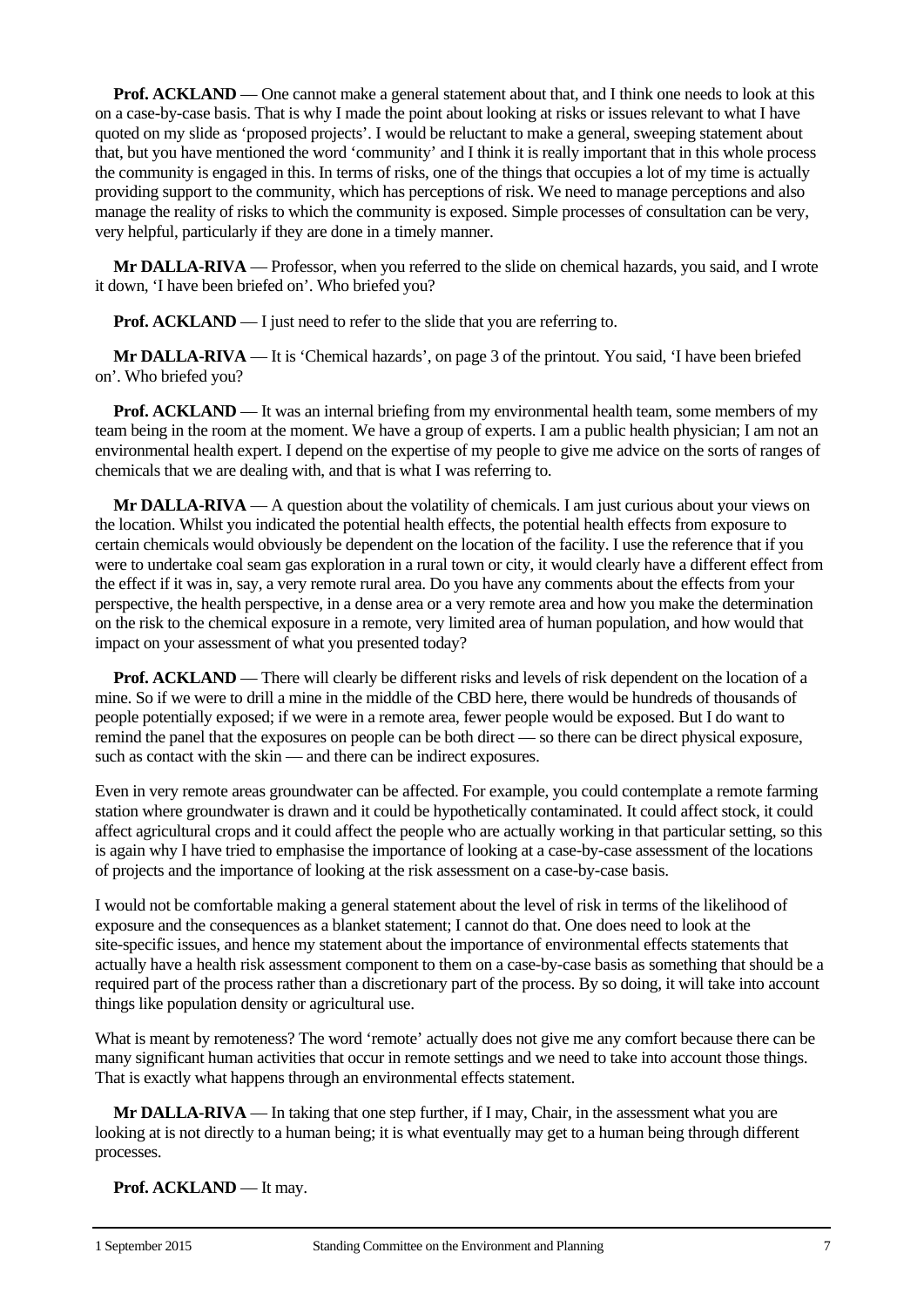**Mr DALLA-RIVA** — The groundwater that you have given the example of that may be contaminated, that then flows on through whatever means through the crops or dairy product, which ultimately would end up being in the shop in a form that is consumed by a human — is that where you are at? Because I am not understanding where  $-$ 

**Prof. ACKLAND** — There is no one fixed exposure route. If we are looking at the general sort of scheme of this particular industry — this is not the right slide, I am sorry — there is clearly the potential for people to have direct exposure to the chemical so they can actually get a chemical on their skin. They could consume orally, in food, a chemical. They could breathe it in if there is dust and there is chemical in the air that we breathe, right? There can be radioactive exposure to chemicals, such as radon, that could be about an individual exposure.

Again, there is a bit of a danger in making sweeping, generalised statements about this. It is about looking at the specific exposures, effectively the dose response I was telling you about earlier, in terms of the amount; looking at the exposure to a particular known chemical; understanding the risks associated with the particular chemicals or other things that people are exposed to; understanding the duration of exposure; and having evidence, as best we can get it, in relation to our knowledge of the hazard, which is the chemical or the pollutant, and the effect it can have on people. We need to get that right, so that is the principle I have been trying to communicate to the panel about how we actually go about a health risk assessment. That is part of the environmental effects statement that needs to be done on a case-by-case basis.

**Ms BATH** — Thank you, Professor. At page 5 of the handout we have, you speak about health guidelines:

Health guideline values are not available for all known hazards, including those relevant to different exposure routes ...

We know some information about some of the chemicals. In order to produce health guidelines and looking at public health risk, what would you suggest would be the format and undertaking to get a full picture so that we can understand how much exposure people could be exposed to? Tell me more about the health guidelines that you would see and the scientific background on that.

**Prof. ACKLAND** — This is a significant body of work that needs to be done. When I was referring to peak agencies that can look into these sorts of issues, that is certainly the sort of thing that would be in the scope of the National Health and Medical Research Council to do, when I said in my presentation that it could:

… conduct a full, systematic literature review of the health effects of unconventional gas mining.

Part of that is about trying to understand what health guideline values might be. For example, as some of you know, I have recently been publicly involved in the discussion around community exposure to mercury in fish in the Gippsland Lakes. Food Standards Australia New Zealand has very clear guideline values for the levels of mercury that are acceptable in the flesh of fish in tests that are done, which is exactly what we were doing. It is quite an empirical value. You can say you either exceed that value or you do not, and if you do not exceed that value, then you are dealing with something that is safe.

In this particular context, there are a number of chemicals where guidelines exist, but more often than not they do not. There is a body of work that is required to obtain that information. I do not think it is for me to suggest to the committee who should do that work, but it is certainly something that we should seek to do as part of the assessment of chemicals that would be used, as I said, on sites that may occur in Victoria on a case-by-case basis.

**Ms BATH** — I have two more. It seems to me that some of these chemicals would take quite a while in order to get the guidelines — as in, there would need to be a longitudinal study around that. Could you make commentary around the time that would be required?

**Prof. ACKLAND** — I cannot comment on the time that it would take. Obviously for some chemicals that are obscure chemicals it would take a significant body of work and there would need to be studies done. For some chemicals it would be different and it may be possible to get appropriate information quicker than that. But generally speaking this is a gap. I would urge that we consider the basis of my logic rather than the time that it takes to get the appropriate evidence to provide assurances that processes are safe for the community.

**Ms BATH** — With respect to the produced water — at the end of the fracking process we have produced water — have you had knowledge or experience around the testing of the treatment? So it has treated the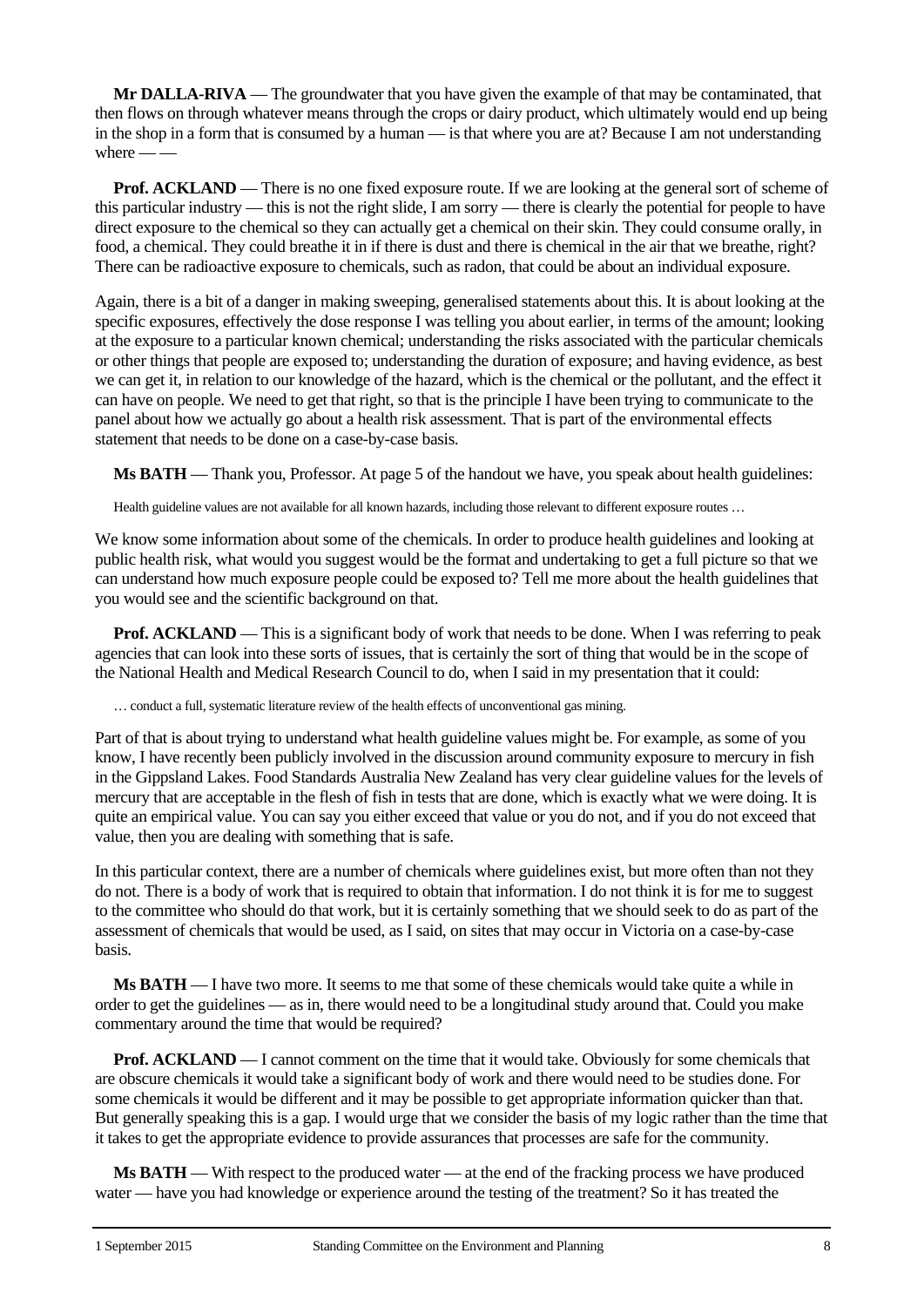produced water, whoever the oil company is: do you have knowledge around that process or the result of the treatment?

**Prof. ACKLAND** — I do not have sufficient knowledge of the actual details of the process for that, but I understand there are requirements for water that is to be consumed by people which are underpinned by our state drinking water guidelines. In terms of the details of the processes I think you should speak to experts who are involved in the water industry to ascertain how those processes are conducted.

**Ms DUNN** — Thank you, Professor Ackland, for your presentation. I am still grappling with the range of knowledge gaps in this space, and your presentation highlights many of those knowledge gaps. It would seem that we need a better understanding of the health implications.

**Prof. ACKLAND** — I am sorry. I was not able to hear what you just said. I beg your pardon.

**Ms DUNN** — That is okay. Clearly one of the key issues is around the use of chemicals, and to that end we do not even know all of the chemicals. I am trying to understand how you reconcile a health assessment against a group of unknown chemicals. I assume that you will need to know what chemicals are being used before you can even begin to evaluate the health impacts of those chemicals.

In your view, in terms of moving ahead in getting a better understanding of all of these impacts and these knowledge gaps, what do you believe is the best next process to get a comprehensive understanding of the health impacts?

**Prof. ACKLAND** — I think there needs to be a detailed conversation with the experts who will be, for example, generating pilot test wells in the state. As I have indicated to you, the chemicals that we are talking about can be chemicals that are actually used — in other words, are pumped into the ground — as part of the process, and it is my understanding that these chemicals are used to effectively break up or assist in breaking up the biomass around gas under the ground. Then of course there are the chemicals that come out of the ground.

I think if there is to be progression of this matter in any testing arrangements that are put in place it should be firstly established exactly what chemicals are being used. We need to start at the beginning, so I do not think we can make assumptions. In fact my understanding is that it is not correct to assume that the same chemicals will be used in different places. If we took 50 different potential wells across Victoria, it is possible that there would be 50 different combinations of chemicals that could be pushed into the ground as part of the process.

I think what we need to do is to gather some evidence around what chemicals are used. I have no idea, because what those chemicals are and what variance there is in their use is outside my area of expertise. It may be that there can be more consistency in the use of chemicals than I am imagining, but I think we need to gather some data about that to form a view about what hazard those chemicals present to public health. We should also get expert advice around the nature of the chemicals that are actually derived from the process — that effectively come out of the ground. Obviously there are intended gases that come out of the ground, because that is why we are doing it, but there will be unintended gases that may be in fugitive gas settings which may be known or unknown.

Whenever one is confronted with this sort of dilemma I have always been taught to look at some sort of pilot process, and if one is doing some sort of pilot process there needs to be a thorough evaluation framework established before you embark on the pilot process. It is not quite good enough to go in and do a pilot exercise and then have a think afterwards and say, 'Oh, heck, we should have done an evaluation of that or thought about what we're going to evaluate after the fact of doing it'. I think having a proper evaluation structure or framework built around the pilot before it happens is the best way of dealing with this. Then you will give yourself the best opportunity to capture the sort of information that I am currently not able to access. Then we could have a different conversation, I suspect, about risks.

**Ms DUNN** — Do you see as part of that process the department having a key role in that process?

**Prof. ACKLAND** — Are you referring to the Department of Health and Human Services?

**Ms DUNN** — Yes.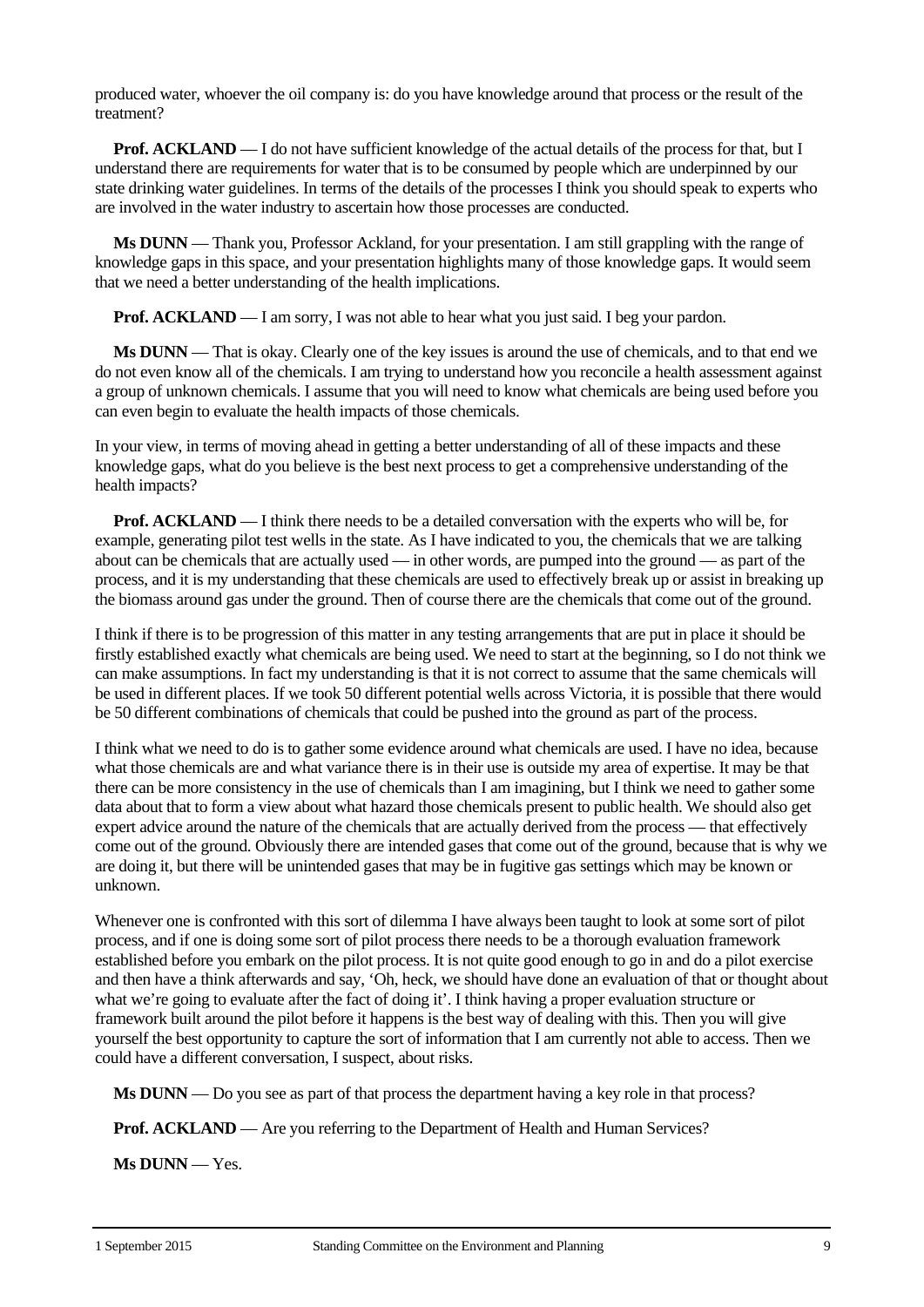**Prof. ACKLAND** — I think it is important, as I have indicated, that in the generation of environmental effects statements — which I believe as I have indicated should be mandatory and not discretionary — there should be engagement with the department as a matter of routine so that one is in the best position possible to comment on health risk assessments that would have been done as part of the EES to allow the chief health officer of the day, for example, to make a comment if needed or provide advice on health risks that could be generated. But that needs to be done as part of the package of the EES.

**Ms DUNN** — Thank you, Professor. I will ask another question, if I may, Chair. It relates to the department's capacity in relation to emergency management. Should the worst thing happen and some sort of disaster unfolds, I am interested in your views as to whether the department can effectively manage and is effectively equipped to handle disaster both in the short term and in the long term and any health risk impacts.

**Prof. ACKLAND** — Emergency Management Victoria has been configured for and a lot of thought has gone into having a cross-agency involvement in Emergency Management Victoria's strategies for dealing with emergencies that can impact on Victorians. This would be no different. The chief health officer and the emergency management commissioner are in a position to convene and to make a determination of the status of an emergency and what some of the requirements would be in response to that emergency, and this would be no different from any other emergency that might occur. It is just that the complexities here might be different, but all emergencies have complexities that are unravelled in an appropriate manner, thanks to the new arrangements in EMV, which I think are outstanding.

**Ms DUNN** — Lastly, do you see that the department would have an additional monitoring role in relation to the long-term health impacts, should there be any? Do you see that that monitoring role would be more substantial with unconventional gas?

**Prof. ACKLAND** — I think thought needs to be given to how monitoring is conducted. In terms of the actual environmental impacts, there is clearly a role for the Environment Protection Authority Victoria, EPA, in monitoring arrangements. It is appropriate that our department provides advice in relation to health issues that arise from monitoring. There are a whole range of agencies that ought to be involved in monitoring. As part of the regulatory framework for this industry — I alluded to this in my talk, I think — it is important that careful thought is given to monitoring arrangements and how agencies would engage with each other to ensure that the monitoring is appropriate and to understand the physical environmental issues and also the impacts on community and agriculture. Clearly it would be a matter for me and others — probably the Chief Veterinary Officer — to comment on issues relating to the monitoring of effects on livestock and so on and so forth. I think it has to be a fit-for-purpose monitoring plan.

**Mr YOUNG** — I want to draw you to the figures you have here for the 1076 chemicals compiled by the US EPA. Please correct me if I am wrong, but I dare say many of those chemicals would be used in a variety of industries in a variety of other ways, and for 92 per cent of those chemicals we do not know what levels can be safely consumed by a human over their lifetime. Why is it appropriate for those to be used in other industries, and what would make this industry any different to those, given that there would be regulatory frameworks around those, which is what we need to look at doing here?

**Prof. ACKLAND** — There are some assumptions in your question — —

**Mr YOUNG** — Please correct me if you think that is not accurate.

**Prof. ACKLAND** — I think there are some assumptions in your question about the knowledge about those chemicals and the environment in which chemicals are used in industries other than the industry we are talking about. You may be leading me to suggest that uncertainties about the physical environment of other industries would be similar to the physical environment of this proposed industry. I do not think that is a valid assumption, and I think it is really important that that is made clear. I have tried to stress that we need to gain an understanding that is based on fact and evidence rather than assumptions about what happens in other industries.

I would suggest to you that, in many other industries where there are chemicals used on a daily basis in large quantities that can be highly toxic to human beings, there are more often than not strong protection measures in place to protect people from exposure. We can look, for example, at the use of radioactive substances that are used in health care at the Peter MacCallum Cancer Institute. There are very strong measures put in place to make sure there is no accidental exposure of the community to those highly radioactive substances that are used